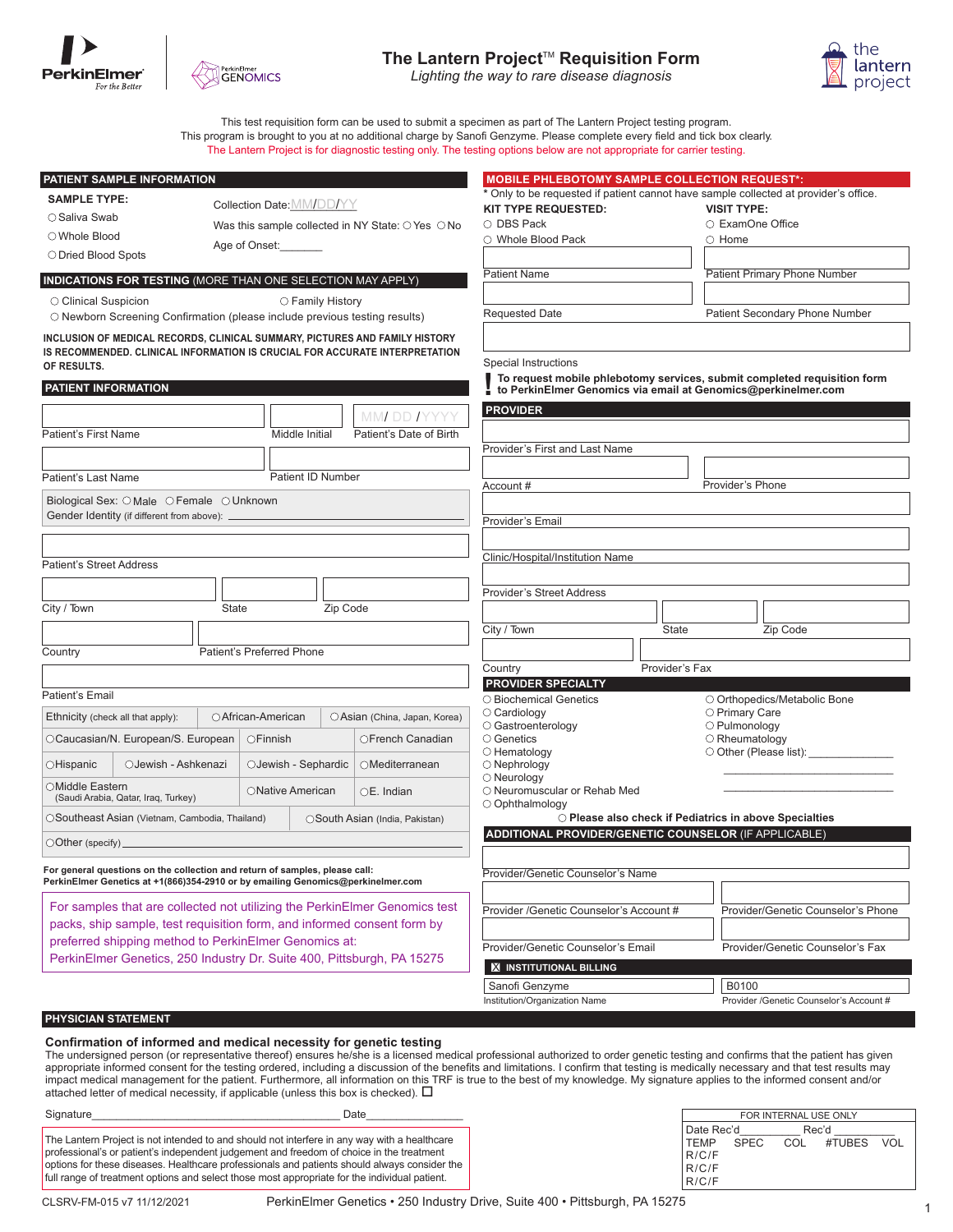



## **The Lantern Project<sup>™</sup> Requisition Form**

Please complete every field and tick box clearly. *Lighting the way to rare disease diagnosis*



| For the Better                                                                                                                                                                                                    | $\sqrt{ }$        |                                          | Please complete every field and tick box clearly. |                         |                         |                  | <b>EL</b> project       |
|-------------------------------------------------------------------------------------------------------------------------------------------------------------------------------------------------------------------|-------------------|------------------------------------------|---------------------------------------------------|-------------------------|-------------------------|------------------|-------------------------|
| TEST MENU (Review Specimen Requirements prior to Submitting Sample. If appropriate testing option is not listed, please call to discuss)                                                                          |                   |                                          |                                                   |                         |                         |                  |                         |
| Acid Sphingomyelinase Deficiency (ASMD, Niemann-Pick Type A and B)                                                                                                                                                |                   |                                          |                                                   |                         |                         |                  |                         |
| $\circ$ SAN012 Acid sphingomyelinase enzyme assay                                                                                                                                                                 |                   |                                          |                                                   |                         |                         |                  |                         |
| $\circ$ SAN012 > SAN013 Acid sphingomyelinase enzyme assay with reflex to SMPD1 sequencing                                                                                                                        |                   |                                          |                                                   |                         |                         |                  |                         |
| ○ SAN013 SMPD1 sequencing                                                                                                                                                                                         |                   |                                          |                                                   |                         |                         |                  |                         |
| ○ SAN600 SMPD1 known familial variant testing (fill out section below)                                                                                                                                            |                   |                                          |                                                   |                         |                         |                  |                         |
| <b>Gaucher Disease</b><br>○ SAN008, SAN012 > SAN009 + SAN004 or SAN013 Glucocerebrosidase enzyme assay (includes ASM enzyme assay in parallel) with reflex to GBA and Lyso-GL1 or SMPD1 sequencing as appropriate |                   |                                          |                                                   |                         |                         |                  |                         |
| $\circ$ SAN009 > SAN004 GBA sequencing with reflex to Lyso-GL1                                                                                                                                                    |                   |                                          |                                                   |                         |                         |                  |                         |
| O SAN600 > SAN004 GBA known familial variant testing (fill out section below) with reflex to Lyso-GL1                                                                                                             |                   |                                          |                                                   |                         |                         |                  |                         |
| <b>Fabry Disease - Male Patient</b>                                                                                                                                                                               |                   |                                          |                                                   |                         |                         |                  |                         |
| ○ SAN006 Alpha- galactosidase A enzyme assay                                                                                                                                                                      |                   |                                          |                                                   |                         |                         |                  |                         |
| ○ SAN006 > SAN007 + SAN005 Alpha-galactosidase A enzyme assay (males only) with reflex to GLA sequencing and Lyso-GL3                                                                                             |                   |                                          |                                                   |                         |                         |                  |                         |
| $\circ$ SAN007 > SAN005 GLA sequencing with reflex to Lyso-GL3<br>$\circ$ SAN600 > SAN005 GLA known familial variant testing (fill out section below) with reflex to Lyso-GL3                                     |                   |                                          |                                                   |                         |                         |                  |                         |
| <b>Fabry Disease - Female Patient</b>                                                                                                                                                                             |                   |                                          |                                                   |                         |                         |                  |                         |
| O SAN007 > SAN005 GLA sequencing with reflex to Lyso-GL3                                                                                                                                                          |                   |                                          |                                                   |                         |                         |                  |                         |
| ○ SAN600 > SAN005 GLA known familial variant testing (fill out section below) with reflex to Lyso-GL3                                                                                                             |                   |                                          |                                                   |                         |                         |                  |                         |
| Mucopolysaccharidosis Type I (Hurler, Hurler/Sheie, Sheie Syndromes)                                                                                                                                              |                   |                                          |                                                   |                         |                         |                  |                         |
| ○ SAN010 Alpha- iduronidase enzyme assay<br>$\circ$ SAN010 > SAN011 Alpha-iduronidase enzyme assay with reflex to IDUA sequencing                                                                                 |                   |                                          |                                                   |                         |                         |                  |                         |
| ○ SAN011 IDUA sequencing                                                                                                                                                                                          |                   |                                          |                                                   |                         |                         |                  |                         |
| O SAN600 IDUA known familial variant testing (fill out section below)                                                                                                                                             |                   |                                          |                                                   |                         |                         |                  |                         |
| Mucopolysaccharidosis - Unspecified                                                                                                                                                                               |                   |                                          |                                                   |                         |                         |                  |                         |
| ○ SAN001 > SAN011 MPS enzyme panel (MPS I, II, IIIB, IVA, IVB, VI, VII) (with <i>IDUA</i> sequencing reflex if MPS I enzyme deficient)                                                                            |                   |                                          |                                                   |                         |                         |                  |                         |
| <b>Pompe Disease</b>                                                                                                                                                                                              |                   |                                          |                                                   |                         |                         |                  |                         |
| O SAN014 Acid alpha- glucosidase enzyme assay<br>$\circ$ SAN014 > SAN015 Acid alpha-glucosidase enzyme assay with reflex to GAA sequencing                                                                        |                   |                                          |                                                   |                         |                         |                  |                         |
| ○ SAN015 GAA sequencing                                                                                                                                                                                           |                   |                                          |                                                   |                         |                         |                  |                         |
| ○ SAN003 STAT: acid alpha-glucosidase enzyme with reflex to rapid GAA sequencing (for suspected infantile- onset disease and newborn screening confirmation only)                                                 |                   |                                          |                                                   |                         |                         |                  |                         |
| O SAN600 GAA known familial variant testing (fill out section below)                                                                                                                                              |                   |                                          |                                                   |                         |                         |                  |                         |
| Focused Neuromuscular Disease Panel (Do NOT select this panel if you have also selected single gene GAA sequencing test)                                                                                          |                   |                                          |                                                   |                         |                         |                  |                         |
| ○ SAN200 > SAN014 multigene panel (GAA positives will reflex to acid alpha-glucosidase enzyme assay (DBS or blood required for enzyme)                                                                            |                   |                                          |                                                   |                         |                         |                  |                         |
| KNOWN FAMILIAL VARIANT TESTING* (SMPD1, GBA, GLA, IDUA, GAA ONLY)                                                                                                                                                 |                   |                                          |                                                   |                         |                         |                  |                         |
|                                                                                                                                                                                                                   |                   |                                          |                                                   |                         |                         |                  |                         |
|                                                                                                                                                                                                                   |                   |                                          |                                                   |                         |                         |                  |                         |
| Gene/Disease                                                                                                                                                                                                      |                   | Name of Family Member                    |                                                   |                         |                         |                  |                         |
|                                                                                                                                                                                                                   |                   |                                          |                                                   |                         |                         |                  |                         |
|                                                                                                                                                                                                                   |                   |                                          |                                                   |                         |                         |                  |                         |
| Variant Name (c.)                                                                                                                                                                                                 | Variant Name (c.) | Relationship of Family Member to Patient |                                                   |                         | Original Accession#     |                  |                         |
| *Please provide copy of the family member's report, if available.                                                                                                                                                 |                   |                                          |                                                   |                         |                         |                  |                         |
| <b>SPECIMEN REQUIREMENTS</b>                                                                                                                                                                                      |                   |                                          |                                                   |                         |                         |                  |                         |
| <b>Test</b>                                                                                                                                                                                                       | <b>Testing</b>    | <b>Acceptable Sample Type</b>            |                                                   | <b>DBS Card</b>         | <b>EDTA</b>             | <b>Heparin</b>   | <b>Saliva</b>           |
| ASM (Niemann Pick A/B)                                                                                                                                                                                            | Enzyme            | Dried Blood Spot / EDTA / Heparin*       |                                                   |                         | Υ                       | Y*               | N                       |
| ABG (Gaucher)                                                                                                                                                                                                     | Enzyme            | Dried Blood Spot / Heparin*              |                                                   | $\overline{\mathsf{Y}}$ | N                       | Ÿ                | N                       |
| GAA (Pompe)                                                                                                                                                                                                       | Enzyme            | Dried Blood Spot / EDTA / Heparin*       |                                                   | $\overline{\mathsf{Y}}$ | Ÿ                       | $Y^*$            | N.                      |
| GLA (Fabry)                                                                                                                                                                                                       | Enzyme            | Dried Blood Spot / EDTA / Heparin*       |                                                   | $\overline{\mathsf{Y}}$ | $\overline{\mathsf{Y}}$ | $\overline{Y^*}$ | $\mathbf N$             |
| <b>IDUA (MPS-I)</b>                                                                                                                                                                                               | Enzyme            | Dried Blood Spot / EDTA / Heparin*       |                                                   | $\overline{\mathsf{Y}}$ | Y                       | $Y^*$            | N                       |
| ID2S (MPS-II)                                                                                                                                                                                                     | Enzyme            | Dried Blood Spot / EDTA / Heparin*       |                                                   | Ÿ                       | Ÿ                       | Y*               | N                       |
| NAGLU (MPS-IIIB)                                                                                                                                                                                                  | Enzyme            | Dried Blood Spot / EDTA / Heparin*       |                                                   | $\overline{Y}$          | Ÿ                       | $\overline{Y^*}$ | $\overline{\mathsf{N}}$ |
| <b>GALNS (MPS-IVA)</b>                                                                                                                                                                                            | Enzyme            | Dried Blood Spot / EDTA / Heparin*       |                                                   | $\overline{\mathsf{Y}}$ | Ÿ                       | $\overline{Y^*}$ | N                       |
| b-GAL (MPS-IVB)                                                                                                                                                                                                   | Enzyme            | Dried Blood Spot / EDTA / Heparin*       |                                                   | Ÿ                       | Ÿ                       | $Y^*$            | N                       |
| ARSB (MPS-VI)                                                                                                                                                                                                     | Enzyme            | Dried Blood Spot / EDTA / Heparin*       |                                                   | $\overline{\mathsf{Y}}$ | $\overline{\mathsf{Y}}$ | $Y^*$            | N                       |
| GUSB (MPS-VII)                                                                                                                                                                                                    | Enzyme            | Dried Blood Spot / EDTA / Heparin*       |                                                   | $\overline{\mathsf{Y}}$ | $\overline{Y}$          | $\overline{Y^*}$ | $\mathbf N$             |
| LysoGB-1                                                                                                                                                                                                          | Biomarker         | Dried Blood Spot / EDTA / Heparin*       |                                                   | $\overline{Y}$          | Y                       | $Y^*$            | N                       |

LysoGB-3 Biomarker Dried Blood Spot / EDTA **Y Y N N** Single Gene/Multi-Gene Sequencing Dried Blood Spot / EDTA / Saliva+ **Y Y N Y**

Single Gene/Multi-Gene<br>
\*Heparin is not preferred and will not allow for bundle testing if ordered.<br>
\*Saliva will not allow for additional enzyme or biomarker testing if ordered.

| <b>SAMPLE TYPES</b>                                                                                                                | <b>CODE</b> | <b>REQUIREMENTS</b>                                                                                                                                                                                                                                              |
|------------------------------------------------------------------------------------------------------------------------------------|-------------|------------------------------------------------------------------------------------------------------------------------------------------------------------------------------------------------------------------------------------------------------------------|
| DRIED BLOOD SPOTS<br><b>PREFERRED SAMPLE TYPE</b>                                                                                  | <b>DBS</b>  | <b>Collection and Processing Instructions:</b> Follow kit instructions to fill all spots. Briefly, allow blood to saturate card until<br>indicated areas are filled and blood has soaked through card. Air dry card at ambient temperature for at least 3 hours. |
| <b>WHOLE BLOOD</b><br>EDTA (purple top)<br>Heparin (green top)<br><b>HEPARIN CANNOT BE USED FOR</b><br>ANY DNA TESTING OR LYSO-GB3 | <b>WB</b>   | Collection and Processing Instructions: Infants (< 2-years): 2 to 3 mL; Children (>2-years): 3 to 5 mL; Older<br>children and adults: 5 to 10 mL.<br><b>Comments:</b> Clotted or hemolyzed samples are not accepted.                                             |
| <b>SALIVA</b><br><b>CANNOT BE USED FOR</b><br><b>ENZYME ASSAY OR</b><br><b>BIOMARKER TESTING</b>                                   | <b>SV</b>   | Collection and Processing Instructions: Collect saliva on an Oragene™ Saliva Collection Kit according to the<br>manufacturer's instructions. Please contact PKIG to request the saliva collection kit for patients that cannot provide a<br>blood sample.        |
|                                                                                                                                    |             | $\Gamma$ or comples that are collected not utilizing the Derkin $\Gamma$ mer Conemice Deuts $\Gamma$ us $\sim$ Question                                                                                                                                          |

For samples that are collected not utilizing the PerkinElmer Genomics test packs, ship sample, test requisition form, and informed consent form by preferred shipping method to PerkinElmer Genomics at: PerkinElmer Genetics Pittsburgh, PA 15275

250 Industry Dr. Suite 400

For general questions on the collection and return of sample results, please call: PerkinElmer Genetics at +1 (866) 354-2910 (Monday-Friday, 8:00AM - 5:00PM EST) or by emailing Genomics@perkinelmer.com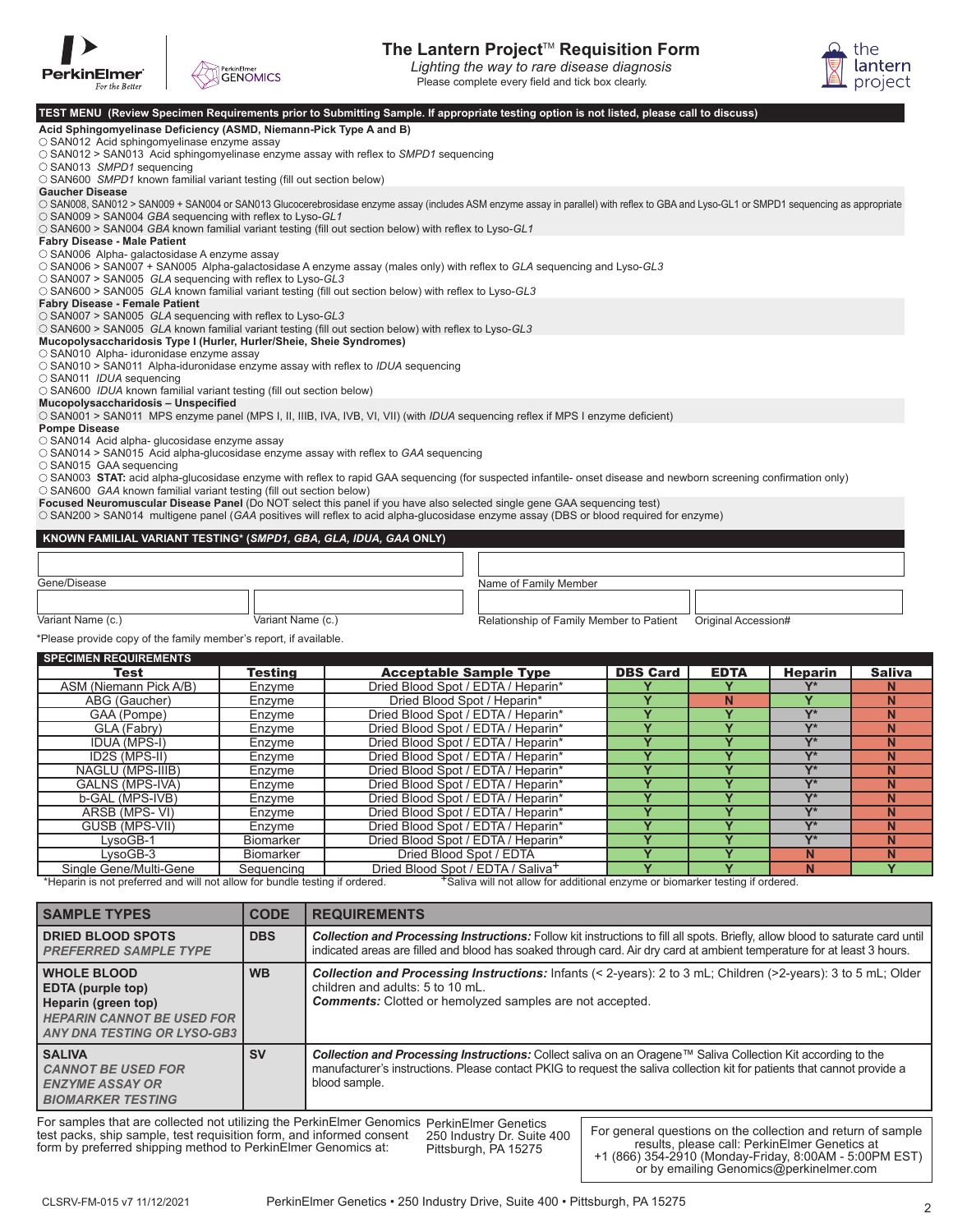# **The Lantern Project<sup>™</sup> Requisition Form**<br>Lighting the way to rare disease diagnosis

*Lighting the way to rare disease diagnosis*

#### **PHENOTYPE(S) / PATIENT HI**

| PerkinElmer<br><b>GENOMICS</b><br>For the Better        |                                                             | Lighting the way to rare disease diagnosis                     | project                                                                                                                                                                                                                        |
|---------------------------------------------------------|-------------------------------------------------------------|----------------------------------------------------------------|--------------------------------------------------------------------------------------------------------------------------------------------------------------------------------------------------------------------------------|
| PHENOTYPE(S) / PATIENT HISTORY (CHECK ALL THAT APPLIES) |                                                             |                                                                |                                                                                                                                                                                                                                |
| Clinical diagnosis: _                                   | <u> 1989 - Johann Stoff, amerikansk politiker (d. 1989)</u> |                                                                |                                                                                                                                                                                                                                |
| Age of manifestation:                                   |                                                             | ICD-10 Codes:                                                  |                                                                                                                                                                                                                                |
|                                                         |                                                             |                                                                | INCLUSION OF MEDICAL RECORDS, CLINICAL SUMMARY, PICTURES AND FAMILY HISTORY IS RECOMMENDED. CLINICAL INFORMATION IS CRUCIAL FOR ACCURATE INTERPRETATION OF RESULTS                                                             |
| A. NEUROLOGY                                            | <b>B. METABOLISM/LABORATORY</b>                             | F. SKIN                                                        | <b>I. GASTROINTESTINAL</b>                                                                                                                                                                                                     |
| 1. Brain Imaging                                        | O 1 Elevated creatine kinase                                | O 1 Angiokeratoma                                              | O 1 Abdominal pain                                                                                                                                                                                                             |
| O 1.1 Abnormal myelination                              | O 2 Elevated AST, ALT, GGT                                  |                                                                | O 2 Diarrhea                                                                                                                                                                                                                   |
| O 1.2 Brain atrophy                                     | ○ 3 Elevated ferritin                                       |                                                                | ○ 3 Constipation                                                                                                                                                                                                               |
| O 1.3 Cerebellar hypoplasia                             | O 4 Elevated LDL                                            | <b>G. SKELETAL</b>                                             | O 4 Nausea                                                                                                                                                                                                                     |
| ○ 1.4 Hydrocephalus                                     | ○ 5 Decreased HDL                                           | O 1 Short stature                                              | $\circ$ 5 Vomiting                                                                                                                                                                                                             |
| O 1.5 White matter lesions/hyperintensities             | ○ 6 Elevated triglycerides                                  | ○ 2 Joint contractures                                         | O 6 Liver failure                                                                                                                                                                                                              |
| O 1.6 Leukodystrophy                                    | O 7 Anemia                                                  | O 3 Scoliosis                                                  | O 7 Hepatomegaly                                                                                                                                                                                                               |
| O 1.7 Cerebrovascular abnormalities                     | O 8 Thrombocytopenia                                        | O 4 Kyphosis                                                   | O 8 Splenomegaly                                                                                                                                                                                                               |
| 2. Cognitive Dysfunction                                | ○ 9 Elevated BUN                                            | O 5 Dysostosis multiplex                                       | O 9 Umbilical/inguinal hernia                                                                                                                                                                                                  |
| O 2.1 Delayed motor development                         | O 10 Elevated creatinine                                    | O 6 Osteopenia                                                 |                                                                                                                                                                                                                                |
| O 2.2 Delayed language development                      | O 11 Elevated urinary GAGs                                  | O 7 Osteonecrosis                                              |                                                                                                                                                                                                                                |
| O 2.3 Developmental regression                          |                                                             | ○ 8 Bone marrow infiltration                                   | <b>J. RENAL</b>                                                                                                                                                                                                                |
| O 2.4 Intellectual disability                           |                                                             | ○ 9 Erlenmeyer flask deformity                                 | O 1 Renal cyst                                                                                                                                                                                                                 |
| O 2.5 Autism                                            | C. EYE                                                      | O 10 Bone pain                                                 | O 2 Renal tubular dysfunction                                                                                                                                                                                                  |
| $O$ 2.6 ADHD                                            | O 1 Cataract                                                | ○ 11 Joint stiffness                                           | O 3 Glomerulosclerosis                                                                                                                                                                                                         |
| O 2.7 Psychiatric Disorder                              | O 2 Ophthalmoplegia                                         | O 12 Carpal tunnel syndrome                                    | O 4 Proteinuria                                                                                                                                                                                                                |
| O 2.8 Executive function issues                         | O 3 Ptosis                                                  | O 13 Genu valgum                                               | O 5 Albuminuria                                                                                                                                                                                                                |
| O 2.9 Lewy Body dementia                                | O 4 Strabismus                                              | O 14 Hip dysplasia                                             |                                                                                                                                                                                                                                |
| O 2.10 Learning disabilities                            | O 5 Visual impairment                                       | ○ 15 Vertebral beaking                                         |                                                                                                                                                                                                                                |
| 3. Movement Abnormality                                 | O 6 Conjunctival vascular abn                               | O 16 Cervical stenosis                                         | K. HEMATOLOGY AND IMMUNOLOGY                                                                                                                                                                                                   |
|                                                         | O 7 Corneal verticillata                                    | O 17 Odontoid hypoplasia                                       |                                                                                                                                                                                                                                |
| O 3.1 Ataxia                                            | O 8 Retinal changes                                         | O 18 Phalangeal tapering                                       | O 1 Anemia                                                                                                                                                                                                                     |
| O 3.2 Chorea                                            | ○ 9 Retinal vessel abn                                      | O 19 Platyspondyly                                             | O 2 Pancytopenia                                                                                                                                                                                                               |
| O 3.3 Dystonia                                          | ○ 10 Corneal clouding                                       | ○ 20 Epiphyseal flaring                                        | O 3 Thrombocytopenia                                                                                                                                                                                                           |
| O 3.4 Parkinsonism                                      | O 11 Retinal degeneration                                   |                                                                | O 4 Hypercoagulation                                                                                                                                                                                                           |
| 4. Neuromuscular                                        | O 12 Amaurosis fugax                                        |                                                                | O 5 Hypocoagulation                                                                                                                                                                                                            |
| O 4.1 Hypotonia                                         | O 13 Cherry red spot                                        | <b>H. CARDIOVASCULAR</b>                                       | O 6 Splenomegaly                                                                                                                                                                                                               |
| O 4.2 Hypertonia                                        | O Other                                                     |                                                                | O 7 Multiple myeloma                                                                                                                                                                                                           |
| O 4.3 Hyperreflexia                                     |                                                             | O 1 Angioedema                                                 | O 8 MGUS                                                                                                                                                                                                                       |
| O 4.4 Spasticity                                        | <b>D. PULMONARY</b>                                         | ○ 2 Aortic dilatation<br>O 3 Arrythmia                         | O 9 Other malignancy                                                                                                                                                                                                           |
| O 4.5 Exercise intolerance                              | O 1 Reduced vital capacity                                  | O 4 Coarctation of aorta                                       | O 10 Polyclonal gammopathy                                                                                                                                                                                                     |
| O 4.6 Muscle pain                                       | O 2 Diaphragmatic weakness                                  | ○ 5 Defect of atrial septum                                    | O Other and the other and the state of the state of the state of the state of the state of the state of the state of the state of the state of the state of the state of the state of the state of the state of the state of t |
| O 4.7 Muscle weakness - proximal                        | O 3 Sleep apnea                                             |                                                                | L. PRENATAL, DEVELOPMENT,                                                                                                                                                                                                      |
| O 4.8 Muscle weakness - distal                          | O 4 Interstitial lung disease                               | O 6 Defect of ventricular septum<br>O 7 Dilated cardiomyopathy | <b>MORPHOLOGY</b>                                                                                                                                                                                                              |
| 5. Others                                               | O 5 Reduced pulmonary function                              | $\circ$ 8 Hypertrophic cardiomyopathy                          | O 1 Dysmorphic features                                                                                                                                                                                                        |
| ○ 5.1 Encephalopathy                                    |                                                             | O 9 Hypertension                                               | O 2 Hydrops fetalis                                                                                                                                                                                                            |
| ○ 5.2 Headache/migraine                                 |                                                             | O 10 Hypotension                                               | O 3 IUGR                                                                                                                                                                                                                       |
| ○ 5.3 Macrocephaly                                      | E. MOUTH, THROAT, EAR                                       | O 11 Lymphedema                                                | O 4 Oligohydramnios                                                                                                                                                                                                            |
| ○ 5.4 Microcephaly                                      | ○ 1 Conductive hearing loss                                 | O 12 Myocardial infarction                                     | ○ 5 Polyhydramnios                                                                                                                                                                                                             |
| O 5.5 Neuropathy                                        | O 2 Sensorineural hearing loss                              | O 13 Pulmonary hypertension                                    | O 6 Macrocephaly                                                                                                                                                                                                               |
| O 5.6 Tia/stroke                                        | ○ 3 Enlarged tongue                                         | O 14 Mitral valve regurg                                       | O 7 Coarse features                                                                                                                                                                                                            |
| O 5.7 Abnormal EMG                                      | $\circ$ 4 Tinnitus                                          | ○ 15 Atrial valve regurg                                       | O 8 Short stature                                                                                                                                                                                                              |
| O 5.8 Abnormal NCV                                      | O 5 Recurrent otitis media                                  | O 16 Left ventricular hypertrophy                              | O 9 Fine motor issues                                                                                                                                                                                                          |
| O 5.9 Abnormal muscle biopsy                            | O 6 Obstructive airway disease                              | O 17 Atrial fibrillation                                       | O 10 Gross motor issues                                                                                                                                                                                                        |

- 
- O 8 Enlarged tonsils, adenoids
- O 9 Vertigo
- O Other

# **I. GASTROINTESTINAL**

- O 1 Abdominal pain
	- 2 Diarrhea 3 Constipation
	- O 4 Nausea
	- 5 Vomiting
	- O 6 Liver failure
	- 7 Hepatomegaly
	- O 8 Splenomegaly
	-
	- 9 Umbilical/inguinal hernia

#### **J. RENAL**

- O 1 Renal cyst
- 2 Renal tubular dysfunction
- O 3 Glomerulosclerosis
- 4 Proteinuria
- 5 Albuminuria
- $\circ$  Other

#### $\mathcal{L}_\text{max}$  , and the set of the set of the set of the set of the set of the set of the set of the set of the set of the set of the set of the set of the set of the set of the set of the set of the set of the set of the **K. HEMATOLOGY AND IMMUNOLOGY**

- O 1 Anemia
- 2 Pancytopenia
- O 3 Thrombocytopenia
- 4 Hypercoagulation
- O 5 Hypocoagulation
- O 6 Splenomegaly
- 7 Multiple myeloma
- 8 MGUS
- O 9 Other malignancy
- 10 Polyclonal gammopathy
- $\circ$  Other\_

#### $\mathcal{L}_\text{max}$  , where  $\mathcal{L}_\text{max}$  and  $\mathcal{L}_\text{max}$  are the set of  $\mathcal{L}_\text{max}$ **L. PRENATAL, DEVELOPMENT, MORPHOLOGY**

- O 1 Dysmorphic features
- O 2 Hydrops fetalis
- 3 IUGR
- 4 Oligohydramnios
- 5 Polyhydramnios
- O 6 Macrocephaly
- O 7 Coarse features
- O 8 Short stature
- O 9 Fine motor issues
- O 10 Gross motor issues

 $\mathcal{L}_\text{max}$  , where  $\mathcal{L}_\text{max}$  and  $\mathcal{L}_\text{max}$  are the set of  $\mathcal{L}_\text{max}$ 

 $\circ$  Other

 $O$  Other

O 18 Exercise intolerance

the lantern project

- 7 Chronic rhinitis
- 
- 
- 
- O 8 Hypertrophic cardiomyopathy
	-

 $\mathcal{L}_\text{max}$  , and the set of the set of the set of the set of the set of the set of the set of the set of the set of the set of the set of the set of the set of the set of the set of the set of the set of the set of the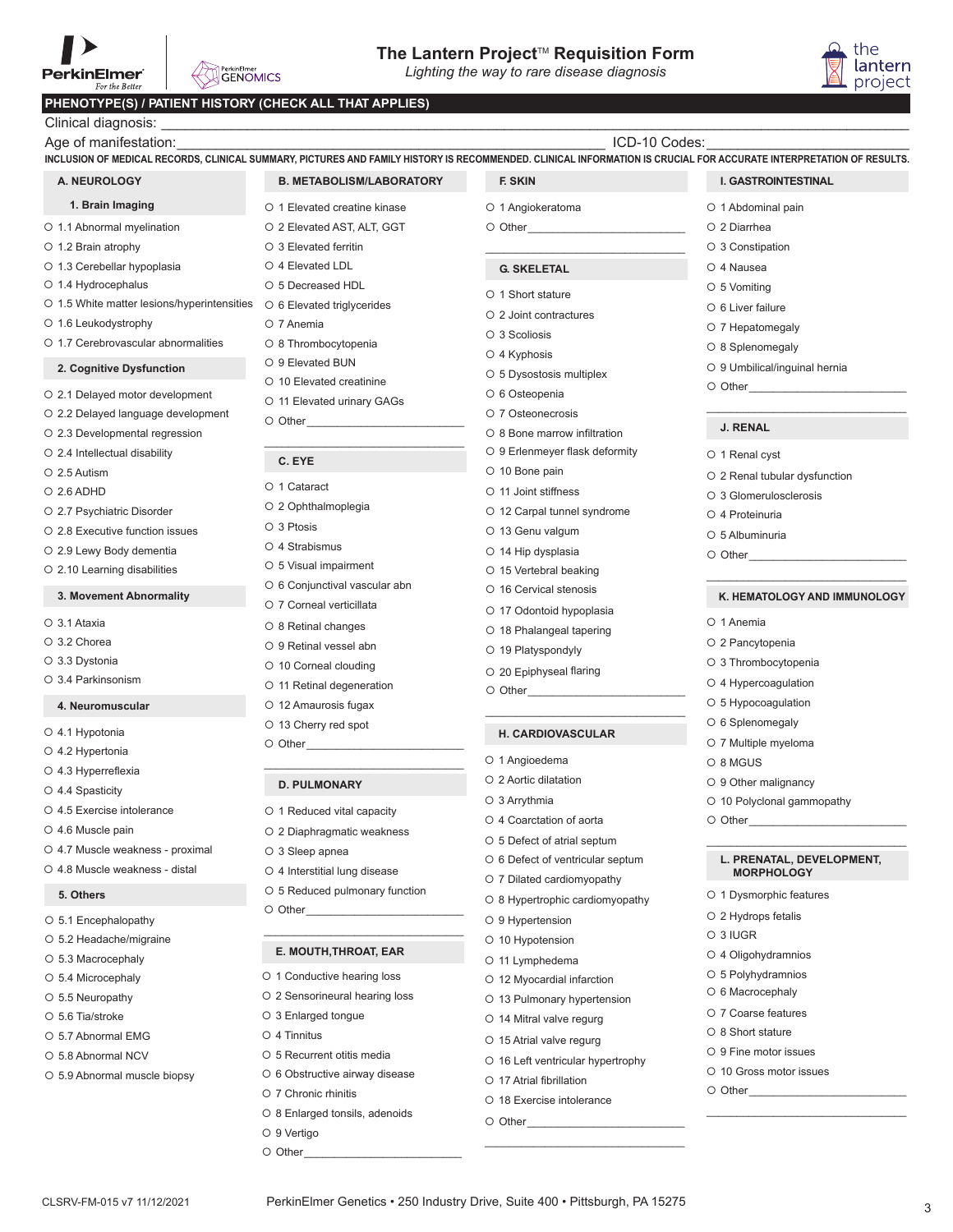



PerkinElmer Genetics, Inc., ("PerkinElmer or PKIG") requires a completed Patient's Informed Consent Form (ICF) for testing to be performed. The ICF must be completed by the patient, or a legally authorized representative of the patient (or by the healthcare provider where permitted under applicable law or regulation). For any patient below the age of majority, the ICF must be completed by the patient's legally authorized representative.

The purpose of this ICF is to provide you with a description of the Test ordered, known risks and benefits of the Test, anonymization of personal health information ("PHI"), sample and data retention, research opportunities, and the reporting of secondary findings, if applicable. Given the complexity of the type of the Test, it is recommended that you and/or your child receive genetic counseling by a trained genetics professional before and after the testing is performed. There is no cost to you for the Test(s) in the Lantern Project and the test(s) are paid for you by Sanofi Genzyme. If you receive a diagnosis after using this testing program, you are in no way obligated to be treated with a medication Sanofi Genzyme manufactures.

#### **TEST INFORMATION**

Your healthcare provider ("HCP") has recommended that you or your child, receive enzymatic, biochemical or molecular genetics clinical testing ("Test") indicated on the submitted Test Requisition Form ("Requisition"). For more information on the reasons your HCP has ordered the Test, and the disorders your HCP is having you tested for, please consult with your HCP. You are free to decide if you want this Test performed or not. Providing a Sample and undergoing the Test is voluntary and you may withdraw your consent without penalty at any time.

 *Enzyme/Biomarker Test:* This type of test measures the presence or absence of enzymes/biomarkers and/or their level of activity in an individual. Only the enzymes/ biomarkers identified on the requisition will be tested. Results from this type of Test may indicate the presence of a specific condition or conditions, and follow-up confirmatory testing may be recommended.

 *Genetic/Genomic Test:* This type of Test analyzes one or more segments of your DNA depending on the assay requested. This Test is used to identify what, if any, DNA variant(s) you or your child is carrying which is causing the specific disease or condition you are being tested for. Identifying the mutation may be useful for diagnostic and treatment purposes, and allows at-risk family members to be tested. Only the genes identified on the Requisition will be analyzed. In some cases, we may not be able to determine with certainty which gene is actually causing the disease.

#### **TEST METHOD**

If you consent to the Test, your HCP will take a sample of your and/or your child's blood, saliva, body fluid, tissue or other sample type. Your Sample will be sent to PerkinElmer's laboratories in the United States for the Test; the majority of testing will be performed at our laboratory headquarters in Pittsburgh, PA.

Under some circumstances, including inadequate or poor quality sample, an additional Sample may be required for Tests to be performed.

#### **TEST RESULTS**

Your treating HCP has sole responsibility for all decisions concerning the possible management of your diagnosis and disease; PerkinElmer will not provide a diagnosis. PerkinElmer will report Test results only to your HCP via secure email, a secure internet portal, or fax. Your HCP is responsible for communicating with you regarding the results of the Test and may refer you or your child to a specialist for further clinical evaluation and confirmation of diagnosis, if applicable. Possible results include:

- 1. *Positive:* A result indicates the enzyme/biomarker results are below normal ranges. A positive genetic test result may indicate that you are a carrier of, predisposed to, or have the specific disease or condition being tested for. A positive genetic test may limit your access to health insurance or life assurance coverage; for example, a life insurance company might ask you to provide genetic information indicating a disorder if this information is available to you.
- 2. *Negative:* A negative result indicates that the enzyme/biomarker results were within normal ranges, or that no disease-causing variant was identified in the Test performed. No Test can rule out all genetic diseases or conditions. A negative result does not guarantee that you are free from genetic disorders or other medical conditions.
- 3. *Inconclusive/Variant of Uncertain Significance:* A variant of uncertain significance (VOUS) result indicates that a variant outside of the normal range was detected, but it is currently unknown if the variant is associated with a genetic disorder. A VOUS is not the same as a positive result and does not clarify whether there is an increased risk to develop a genetic disorder. The variant could be a benign change or it could be indicative of disease/disease-causing.
- 4. *Unexpected Results:* In rare instances, this Test may reveal an important genetic change that is not directly related to the reason for ordering this test. This information would be disclosed to your HCP if it potentially impacts medical care, and you have consented to receive this type of result. The Focused Neuromuscular Disease Panel tests 99 genes, some of which lead to symptoms only in adulthood. Children undergoing this test may receive results that will not impact their health for many years.

#### **TEST REPORT**

Reported disease-causing variants are described as pathogenic variant(s), likely pathogenic variants(s), or variant(s) of uncertain significance in genes interpreted to be responsible for, or potentially contributing to, a disease or condition. In addition, variants in genes not known to be associated with disease but for which there is evidence to suggest an association with disease may also be reported. Your/your child's symptoms can be an integral part of interpreting test results. Please ensure your HCP has filled out the Patient History section of the requisition.

#### **INFORMATION ABOUT PARENTAL AND FAMILIAL SAMPLES**

In some circumstances, it may be helpful for additional family members to undergo testing in order to provide information that can aid in the interpretation of the test results. These Tests could be part of a TRIO Test or as stand-alone targeted testing. PerkinElmer, in consultation with the HCP, will decide if other family members need to be tested. If the HCP recommends testing for additional family members, only the Test performed will be reported. If undergoing a TRIO test (WES or WGS), parents will have the option of receiving a full parental report. If selected, the respective parental consent section must be completed below.

#### **TEST LIMITATIONS**

Due to current limitations in technology and incomplete knowledge of diseases and genes, some variants may not be detected by the Test ordered. There is a possibility that the Test result that is uninterpretable or of unknown significance may require further testing when more information is gained. In rare circumstances, Test results may be suggestive of a condition different from that which was originally considered for the purpose of consenting to this Test. The Test may also find variants or genes that lead to conditions for which you currently do not have symptoms or may not be related to your current condition.

#### **TEST RISKS**

Patients and family members may experience anxiety before, during, and/or after testing. Testing multiple family members may reveal that familial relationships are not biologically what they were assumed to be. For example, the Test may indicate non-paternity (the stated father of an individual is not the biological father) or consanguinity (the parents of an individual are closely related by blood). These biological relationships may need to be reported to the HCP who ordered the test. Genetic testing can also reveal unexpected differences in the genetic makeup of an individual (e.g., a male with two copies of an x-linked gene rather than the expected one).

Taking a blood or tissue sample from you and/or your child may lead to mild pain, bruising, swelling, redness, and a slight risk of infection. Light-headedness, fainting or nausea may occur if your HCP collects blood or tissue samples. These side-effects are typically brief and transient, but you should contact your HCP if you and/or your child require treatment. Under some circumstances an additional sample may be required for Tests to be performed.

A positive test result may limit your access to health insurance or life assurance coverage; for example, a life insurance company might ask you to provide genetic information indicating a disorder if this information is available to you. Please refer to information on the Genetic Information Nondiscrimination Act (GINA) and applicable local laws for more information.